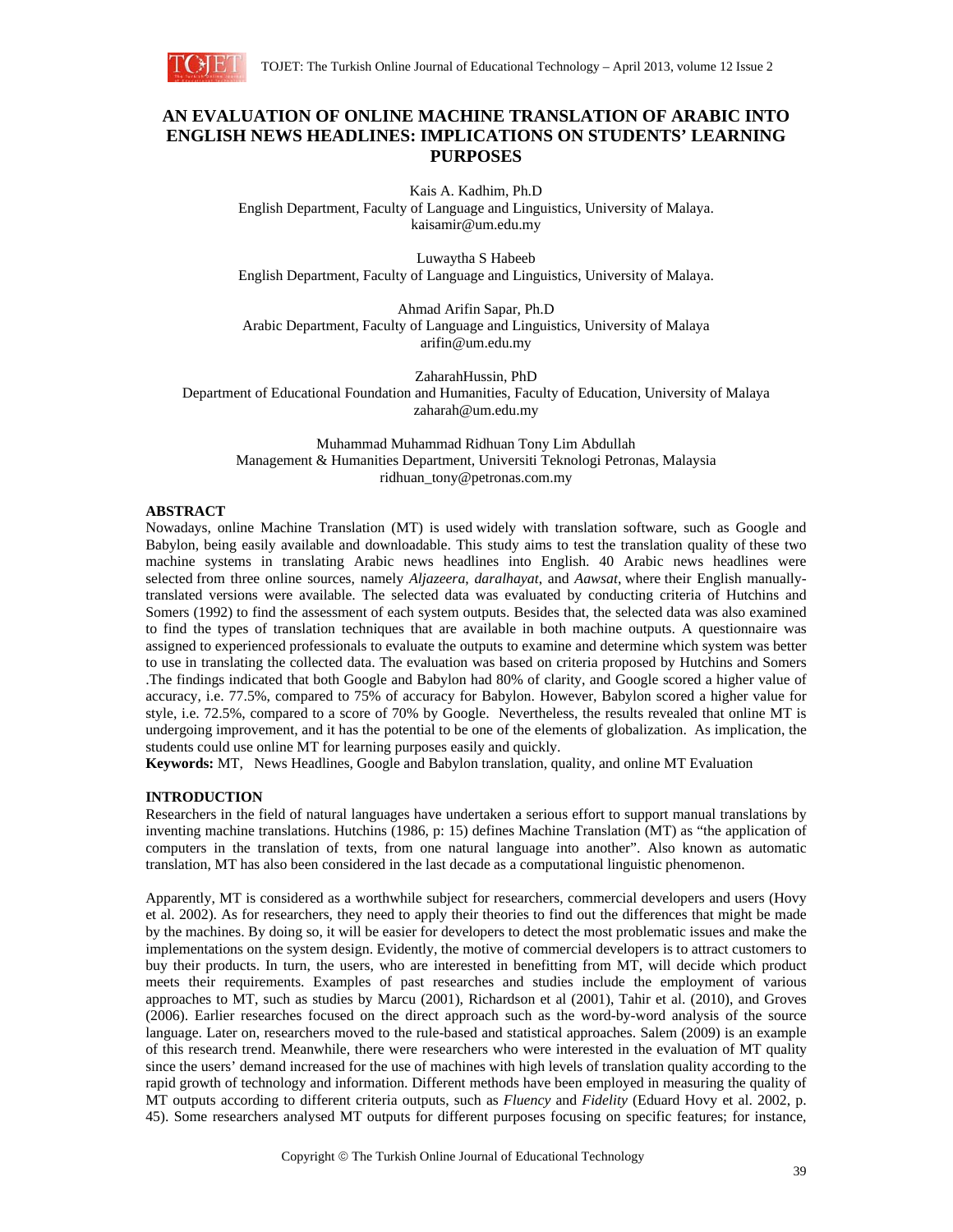

agreement of number, and relative clauses (Flanagan, 1994). Others used the judgment of evaluators to rate whole sentences in terms of the N-point scale (White et al., 1992, 1994; Doyon et al., 1998), while others made use of the "bigram or trigram language model of ideal translation" to automatically measure the confusion which resulted from complexities in the target text (Papineni et al. 2001).

Schiaffina and Zearof (2005) at the 46<sup>th</sup> ATA Conference explained how translation quality could be measured, and they introduced "types of errors" in an output, whether these errors lie in meaning, form, or in compliance. However, their point of view of "good" translated output is to have zero errors, and their definition of quality does not differ from the main idea of all pervious definitions. They defined it as "consistently meeting the needs and expectations of the customer or user". Furthermore, they identified two categories of methods for evaluating the quality of translation, such as: "argumentative-centred systems", and "quantitative-centred systems". The former focuses on the functional relations between parts and whole, whereas the latter focuses on counting errors. An updated model of "argumentative- centred systems" was proposed by William (2009, p. 3-23), for assessing quality of translation.

The fact is that there are several methods of evaluating machine translation, which have been utilized to assess the outputs of translation. Round- trip is an example of these methods. Although this method seems to be good for evaluation, it has been described as "a poor predictor of quality" (Hutchins & Somers, 2005). The second example of evaluation methods is the human evaluation. The idea of this method is to train human for the purpose of translation assessment. The assessment based on comparing the various levels of human translation with machine translation output by making use of the judgements by human subjects. A good example is a study, which has been reported by Automatic Language Processing Advisory Committee (ALPAC), which tackles the comparison of different levels of machine and human translation from Russian into English based on two criteria, "intelligibility" and "fidelity"(ALPAC, 1966). Interestingly, Abraham and Salim (2005) proposed a model, based on shifts of structure and semantic. This model could be applied to evaluate MT outputs. Those shifts are either shifts of structure or shifts of semantic of the target language, (Cyrus, 2009, p. 103). Furthermore, in the same context of evaluation, there is an automatic method to evaluate the machine translation outputs, according to a metric measurement. BLUE, NIST, WER (Word Error Rate), and METEOR, are typical examples for metrics, designed to evaluate the output of machine translation.

The current study uses a group of news headlines to be translated by two main MT's, where news headlines are considered as a 'Block Language', (Quirk et al., 1985, p.845). News headlines also have a special grammar, and style as stated by Swan (1996). Additionally, Iarovici and Amel (1989, p.441) define headlines as "a special kind of text, which cannot have an autonomous status". The selected news headlines in this current study are from Arabic source language. That is, Arabic language has its unique features, which distinguishes it from other languages, Arabic has its importance and has been subjected to some experimentation in MT, especially in the US, in the very early days of MT, (Zughul & Abu-Alshaar: 2005). Izwaini (2006, p.118) states that, "*Since it was developed, Arabic machine translation has been subject to description and evaluation*" (Chalabi 2001, Farghaly & Senellart 2003, Al-Salaman 2004). Arabic has been pointed out as "notorious for complex morphology" by (McCarthy, 1985; Azmi, 1988; Beesley, 1998; Ratcliffe,1998; & Ibrahim, 2002). The view is that, Arabic as other rich morphologically languages passes through multiple stages. The translation process is difficult and represents a challenge in computational analysis technologies. These stages are called "tokenization" (Habash and Sadat, 2006). A comparative study of Arabic-English by SaeedGh (2011, p. 80) , states that, in Arabic language, each word consists of stem and vowel melody, which is equivalent to 'alharakaat' in Arabic like short vowels, which are pronounced to give tone to the word that determine the meaning as proposed by McCarthy (1979, 1981) and Harris (1941). The problem is that, when word translation is accessed, it is necessary to know the words with their 'harakaat' or short vowels, to distinguish the form and the function of the words. Those "harakaat" are: - u ( Damma) , – a (Fatha), and – i (kasra). They are used in nominative "raf' ", accusative "nasb", and genitive "jar", respectively (Ryding, 2005, p.30). In addition, there are two types of Arabic sentences either nominal "Jumlaismiyya" or verbal "Jumlafi'liyya"(p.58). Furthermore, Arabic language has various word orders, which includes, Subject Verb Object (SVO), Verb Subject Object (VSO), Verb Object Subject (VOS) and Object Verb Subject (OVS), which should be taken into consideration during translation process. As an illustration of Arabic into English studies, Chafia and Ali (1995) conducted a study of machine translation from Arabic into English, and from Arabic into French. Besides, Abraham and Salim (2005) have also presented algorithms to analyze Arabic into English. They argued that these algorithms have a contrasted performance compared to " human annotation performance".

The motivation of the study in conducting Google because Google Translation has been proven, to be "the most powerful and accurate of any of the readily available machine translation tools"(Och, 2006). In the same study, a statement implies that, the developed machine translation can be achieved "without the need to understand the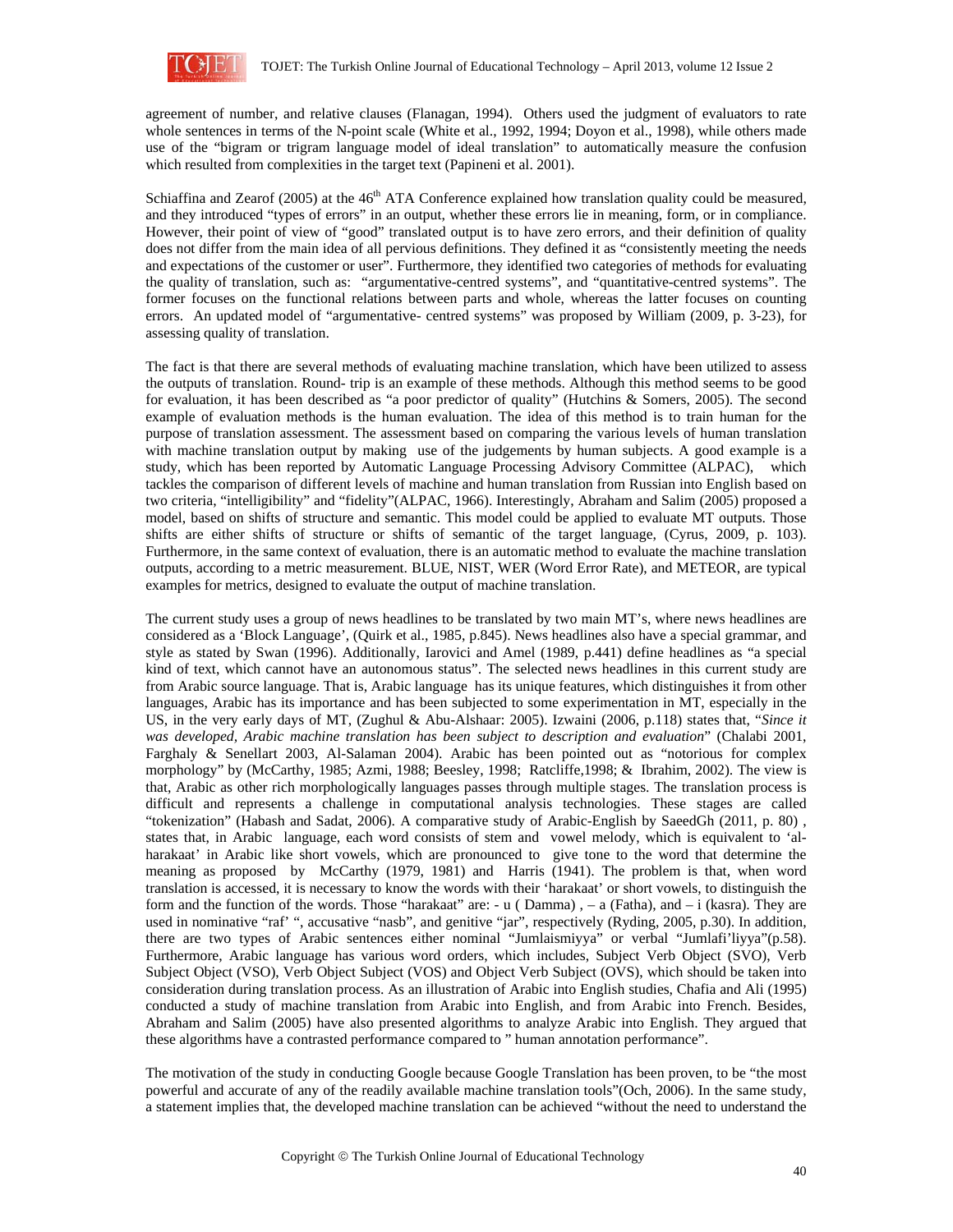

individual languages or their specific rules" (Och, 2006). On the other hand, Babylon is a computer dictionary and translation program for Microsoft Windows. The first version of Babylon was introduced in 1997. Within one year, in 1998, its number of users increased enormously and reached 4 million. Furthermore, in the year 2011, it became one of the most popular language translation applications. It can translate a full (text, Web page, and document) in 33 languages. It has a technical term, by including built-in dictionaries and community dictionaries.

Finally, translation quality is a concept which relates to the output of the translation, whether it is by a human or machine process. Linguists, philosophers and scholars are continuously discussing about the applicable criteria for good translations in order to assess their quality. This study aims to determine a better MT by comparing Google and Babylon, which would be more appropriate to be used in translating Arabic news headlines into English in terms of the Hutchins and Somers criteria (viz. *clarity*, *accuracy* and *style*).

# **METHOD**

The study makes use of Hutchins and Somers criteria which could be summarized as follows:

#### *The Criteria of Hutchins and Somers of Evaluation*

It is important to stress that one of the main purposes of this study is derived from the role of evaluation, as to find out what machine translation systems are able and not able to do, according to the view of misunderstandings and misconceptions of transmitted message of news headlines. The evaluation is restricted on testing the raw outputs of two machine systems, specifically Google and Babylon, in reference to the manual translation that is available by the source of the data. The testing focussed on evaluating the quality of raw outputs based on the most basic principles of machine translation evaluation rather than to focus on the operations within the potential environments of systems, as it is the task of system developers. Some of these principles are: fidelity, intelligibility, and style, which they have been reflected by Hutchins and Somers (1992). The following represents the summary of these principles:

Fidelity represents the accuracy of machine translation performance. It also means to what extent that the translated output has the 'same' information as the original. On the other hand, intelligibility principle expresses the clarity in the translation output. In other words, it represents that the translated output should be free from obscurity, comprehensive, and understandable. The last one is style, which expresses to what extent the translation has used the language, suitable to its content and purposes.

#### *Data of the Study*

There were 40 news headlines, which were randomly chosen from three different Arabic journals, namely www.daralhayat.com, www. aljazeera.net, and www.asharqalawsat.com, dating from 1<sup>st</sup> to 30<sup>th</sup> September. The choice of these data is based on the availability of their human English translation.

# *Procedures of Analysis*

The main procedures used in achieving the objectives of this research are stated below:

- 1. Collecting the data of the study which consist of Arabic news headlines with their English manual translated versions from online sources.
- 2. Each Arabic headline once will run into Google translator, and then into Babylon translator, to be translated into English.
- 3. The outputs of both Google and Babylon will be listed in one table.
- 4. To fulfil the evaluation objective, the researcher had distributed a questionnaire to a group of evaluators. The distributed questionnaire was based on the criteria provided by Hutchins and Somers (1992). The group of evaluators consists of 28 professionals whose native language is Arabic, and who work in different Iraqi Universities, and have good English Language proficiency.

#### *The Evaluators Assessment*

This part is the most important process, which is to calculate the human judgments based on the assigned questionnaire. The current study conducted 40 machine-translations of Arabic news headlines into English. The evaluators were asked to consider each Arabic headline and its machine-translated outputs to examine the three parameters which are provided in the questionnaire. The parameters consisted of three criteria: *Clarity, Accuracy, and Style*. Each criterion is defined according to Hutchins and Somers (1992). For each criterion there were 4 scores. There were 28 evaluators who participated in the assigned questionnaire. The average of each output was calculated based on the following statistical equation: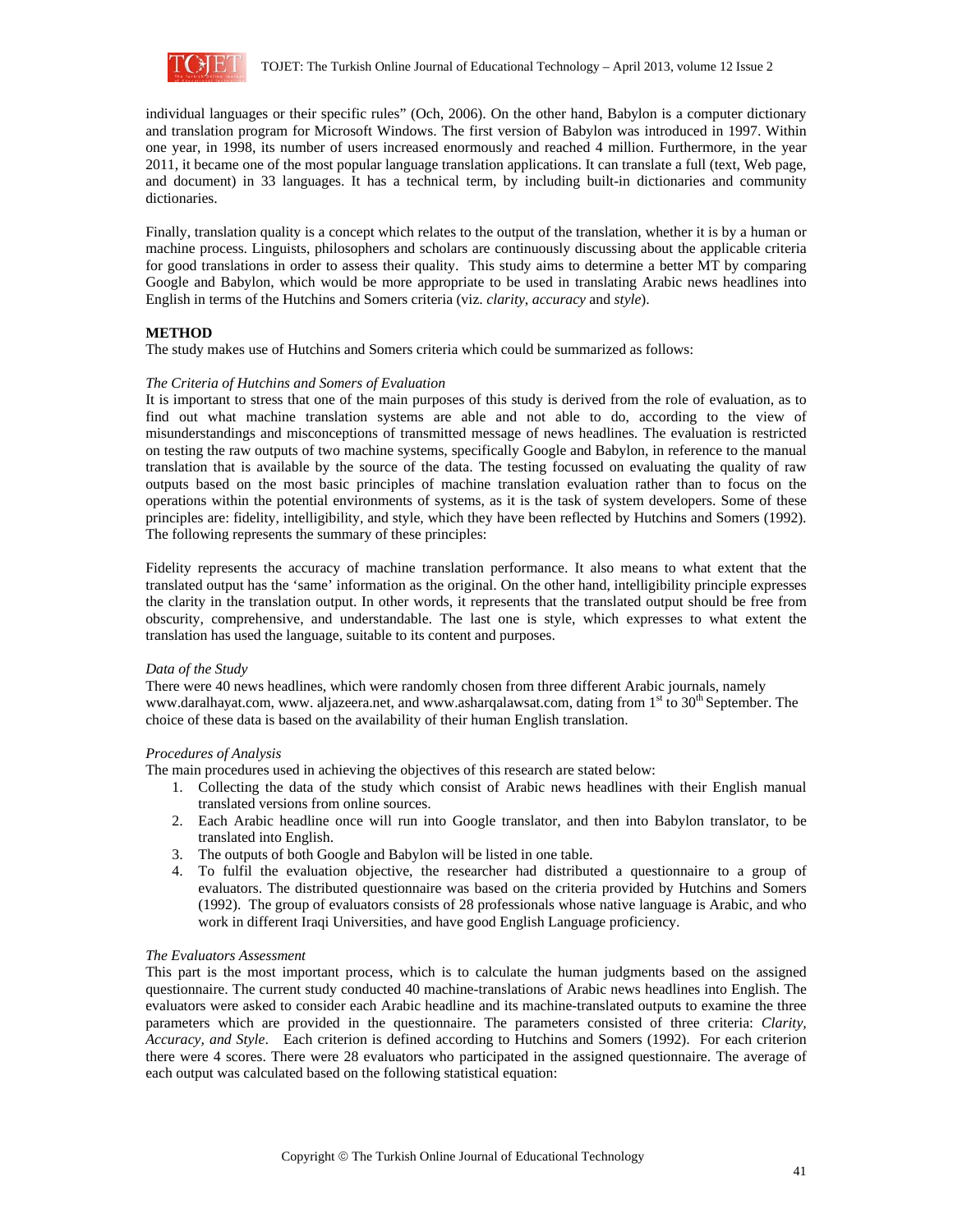

 $A_N = \frac{X_1 + X_2 + X_3 + X_{28}}{n\{evaluator\}}$  $Av = average$  $X =$  the score of the evaluator  $n =$  the number of the evaluators

Then, by summing up the averages of each outputs of the same parameter and dividing them by the number of outputs, we obtained the total average of each parameter according to the following equation:

 $Total Av = \frac{Av_{1+} Av_2 + ... + Av_{40}}{n \{output\}}$ 

For example, to find the average of the clarity criterion of translated output for Headline **(1)** by Google under the aspect of clarity: *How easily can you understand the translation?* 

 – Not understandable 1 participant/28participants= 3.6 % – Only small part understandable 0 participant/28 participants = 0.0 % – Mostly understandable 5 participants /28 participants =17.8 % – Fully understandable 22 participants /28participants = 78.6 %

As shown above, the first answer, "Not understandable", was chosen only by one out of 28 participants, giving a score of 3.6%. However, no participant chose the second answer, "Only small part understandable", and as a result the score was 0%. In contrast, the third answer, "Mostly understandable", was selected by 5 participants out of the total of 28 evaluators. However, the fourth answer had the highest score of 78.6%, as it was chosen by 22 participants. Consider the following Figure 1 which illustrates what mentioned above:



Then, the Average will be calculated as the following :



The following Table 1 shows the process of Google output of Headline **(1). C**onsider the part related to the clarity criterion as shown in Figure 2.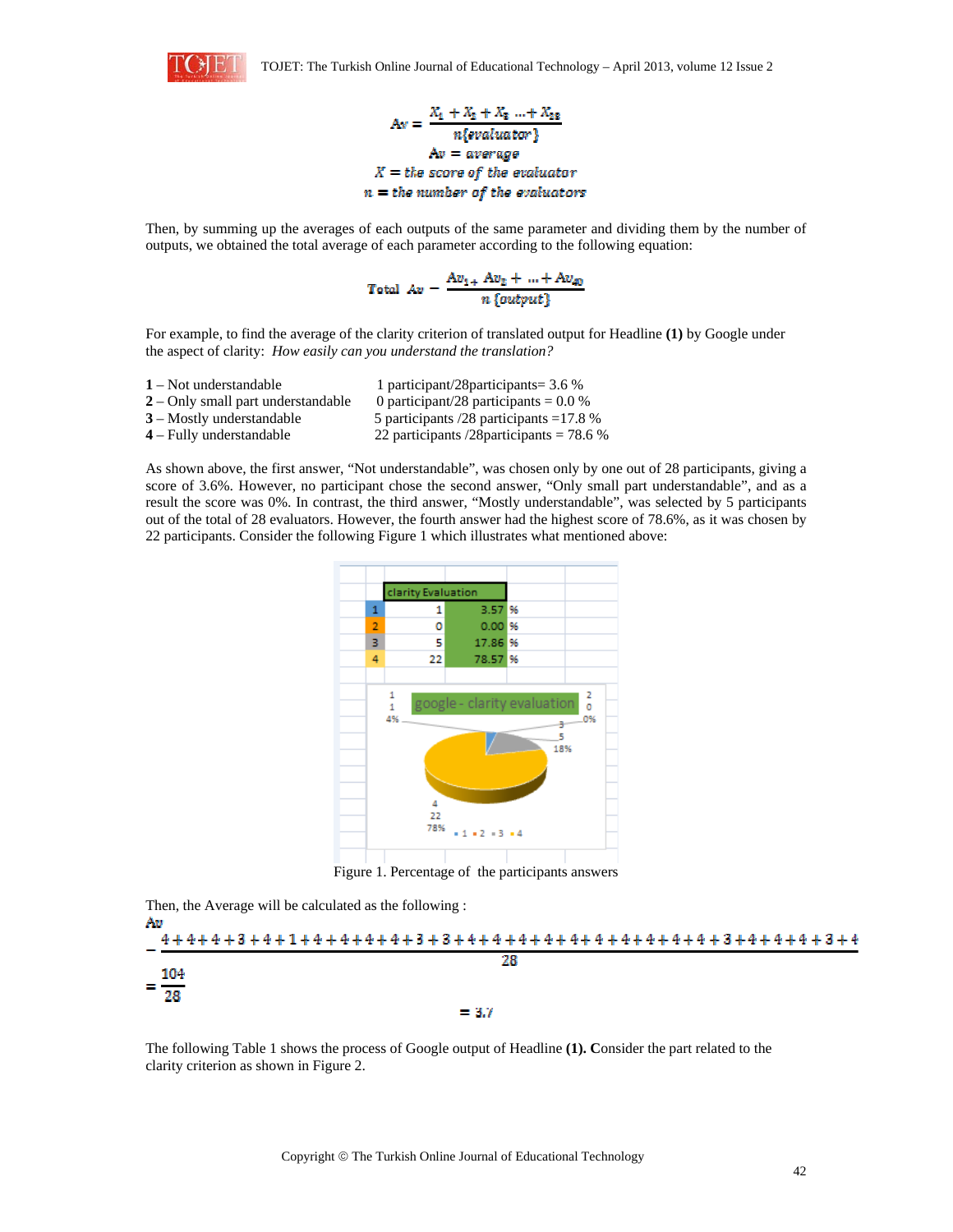

| Arabic Headline: n. 1                                                                             |  |  |  |  |  |  |  |
|---------------------------------------------------------------------------------------------------|--|--|--|--|--|--|--|
| هنية يدعو الرئيس المصرى للتعجيل بأقامة المنطقة التجارية الحرة مع غزة                              |  |  |  |  |  |  |  |
| Google translation                                                                                |  |  |  |  |  |  |  |
| Haniyeh calls for Egyptian President to accelerate the establishment of free trade zone with Gaza |  |  |  |  |  |  |  |

Table 1. *Google translation output for Headline 1* 



Figure 2. The participants answers of parameters

The same process was carried out to determine the clarity of the Babylon output for headline **(1)**:

- 
- 
- 
- 

**1** – Not understandable 0 participant /28 participants = 0.0 % **2** – Only small part understandable 1 participant /28 participants = 3.6 % **3** – Mostly understandable 5 participants  $/28$  participants =17.8 %<br> **4** – Fully understandable 22 participants  $/28$  participants = 78.6 %

22 participants  $/28$  participants = 78.6 %

As shown above, the answer, "not understandable", scored 0.0% as no participant chose this answer, while one participant selected the second answer, "Only small part understandable", giving a score of 3.6%.The third answer, "Mostly understandable", obtained a score of 17.8%, as it was chosen by 5 out of 28 participants. On the other hand, the fourth answer, "Fully understandable", was selected by 22 evaluators, giving an average score of 78.6% (Refer to Figure 3).



Figure 3. Percentage of participants answers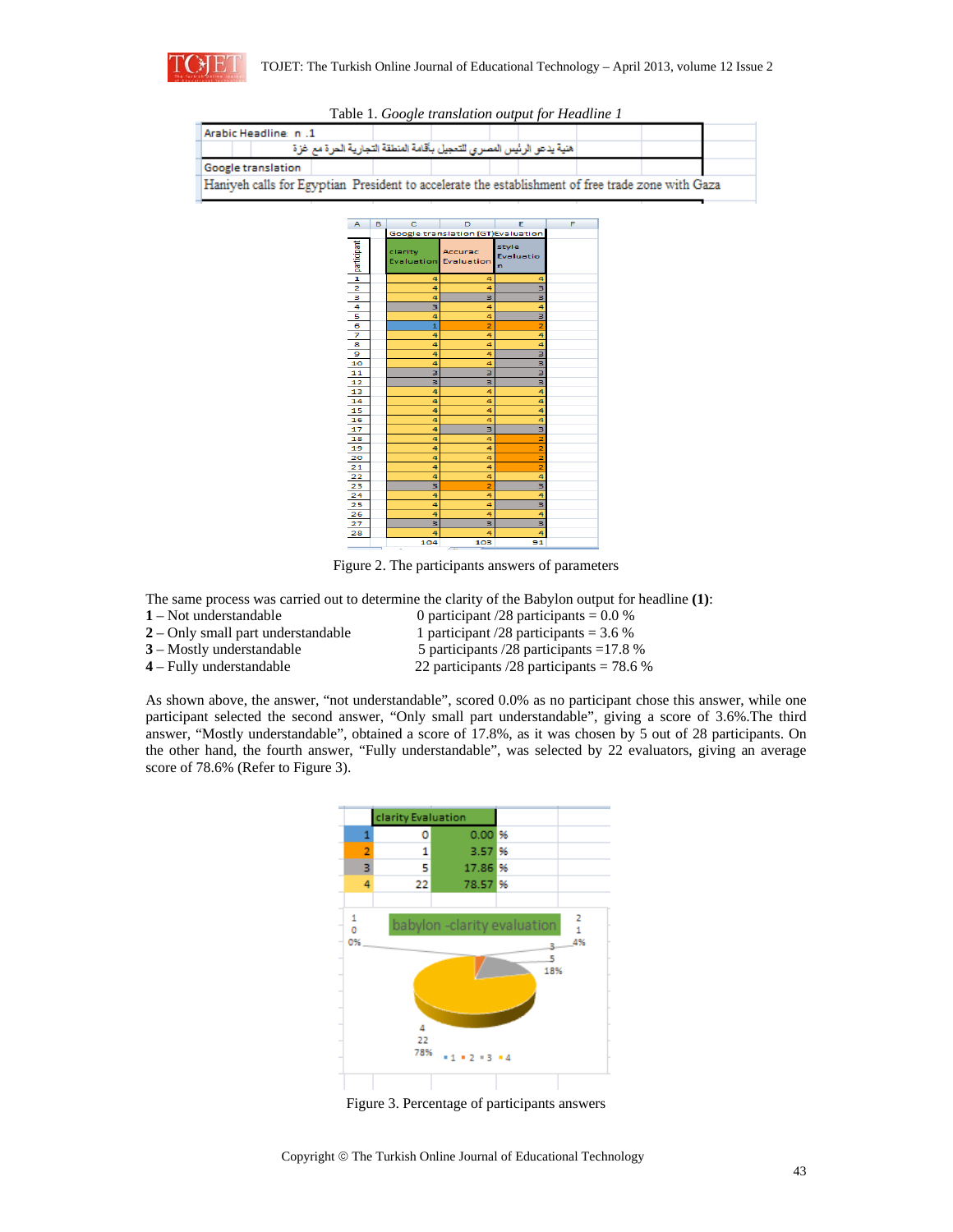

Moving to the Average, consider the following :



The following equation is used to find the percentage for each parameter or criterion:

$$
\frac{Total (Av) \times 100}{4}
$$

Consider the following Table 2 which shows the output of the same Headline produced by Babylon and the representative averages for each parameter is shown in Figure 4.

| Arabic Headline: n.1                                                 |  |  |  |  |  |  |  |
|----------------------------------------------------------------------|--|--|--|--|--|--|--|
| هنية يدعو الرئيس المصرى للتعجيل بأقامة المنطقة التجارية الحرة مع غزة |  |  |  |  |  |  |  |
|                                                                      |  |  |  |  |  |  |  |
|                                                                      |  |  |  |  |  |  |  |
|                                                                      |  |  |  |  |  |  |  |
|                                                                      |  |  |  |  |  |  |  |

|                | <b>Babylon translation (BT) Evaluation</b> |                           |                       |                     |  |  |  |
|----------------|--------------------------------------------|---------------------------|-----------------------|---------------------|--|--|--|
| participant    |                                            | clarity<br>Evaluatio<br>n | Accurac<br>Evaluation | style<br>Evaluation |  |  |  |
| $\mathbf{1}$   |                                            | 4                         | 4                     | 4                   |  |  |  |
| $\overline{2}$ |                                            | 4                         | 4                     | 4                   |  |  |  |
| 3              |                                            | 4                         | з                     | 3                   |  |  |  |
| 4              |                                            | з                         | 4                     | 4                   |  |  |  |
| 5              |                                            | 4                         | 4                     | 3                   |  |  |  |
| 6              |                                            | 2                         | ı                     | 1                   |  |  |  |
| 7              |                                            | 4                         | 4                     | 4                   |  |  |  |
| 8              |                                            | 4                         | з                     | 3                   |  |  |  |
| э              |                                            | 4                         | 4                     | 3                   |  |  |  |
| 10             |                                            | 4                         | 4                     | 4                   |  |  |  |
| 11             |                                            | з                         | з                     | 3                   |  |  |  |
| 12             |                                            | з                         | з                     | з                   |  |  |  |
| 13             |                                            | 4                         | 4                     | 4                   |  |  |  |
| 14             |                                            | 4                         | 4                     | 4                   |  |  |  |
| 15             |                                            | 4                         | 4                     | 3                   |  |  |  |
| 16             |                                            | 4                         | 4                     | 4                   |  |  |  |
| 17             |                                            | 4                         | з                     | 3                   |  |  |  |
| 18             |                                            | 4                         | 4                     | 2                   |  |  |  |
| 19             |                                            | 4                         | 4                     | 2                   |  |  |  |
| 20             |                                            | 4                         | 4                     | 2                   |  |  |  |
| 21             |                                            | 4                         | 4                     | 2                   |  |  |  |
| 22             |                                            | 4                         | 4                     | 4                   |  |  |  |
| 23             |                                            | з                         | 2                     | з                   |  |  |  |
| 24             |                                            | 4                         | 4                     | 4                   |  |  |  |
| 25             |                                            | 4                         | 4                     | з                   |  |  |  |
| 26             |                                            | 4                         | 4                     | 4                   |  |  |  |
| 27             |                                            | з                         | з                     | з                   |  |  |  |
| 28             |                                            | 4                         | 4                     | 4                   |  |  |  |
|                |                                            | 105                       | 101                   | 90                  |  |  |  |

Figure 4. The participants answers of parameters

# **FINDINGS**

The following sections will show the results of each criterion for each system. The results are based on the evaluators' assessment of the provided questionnaire, as well as the results of the preferred system in translating such data. The overall calculated averages of participants' responses for parameters for all headlines is shown in Figure 5 comparing Google and Babylon.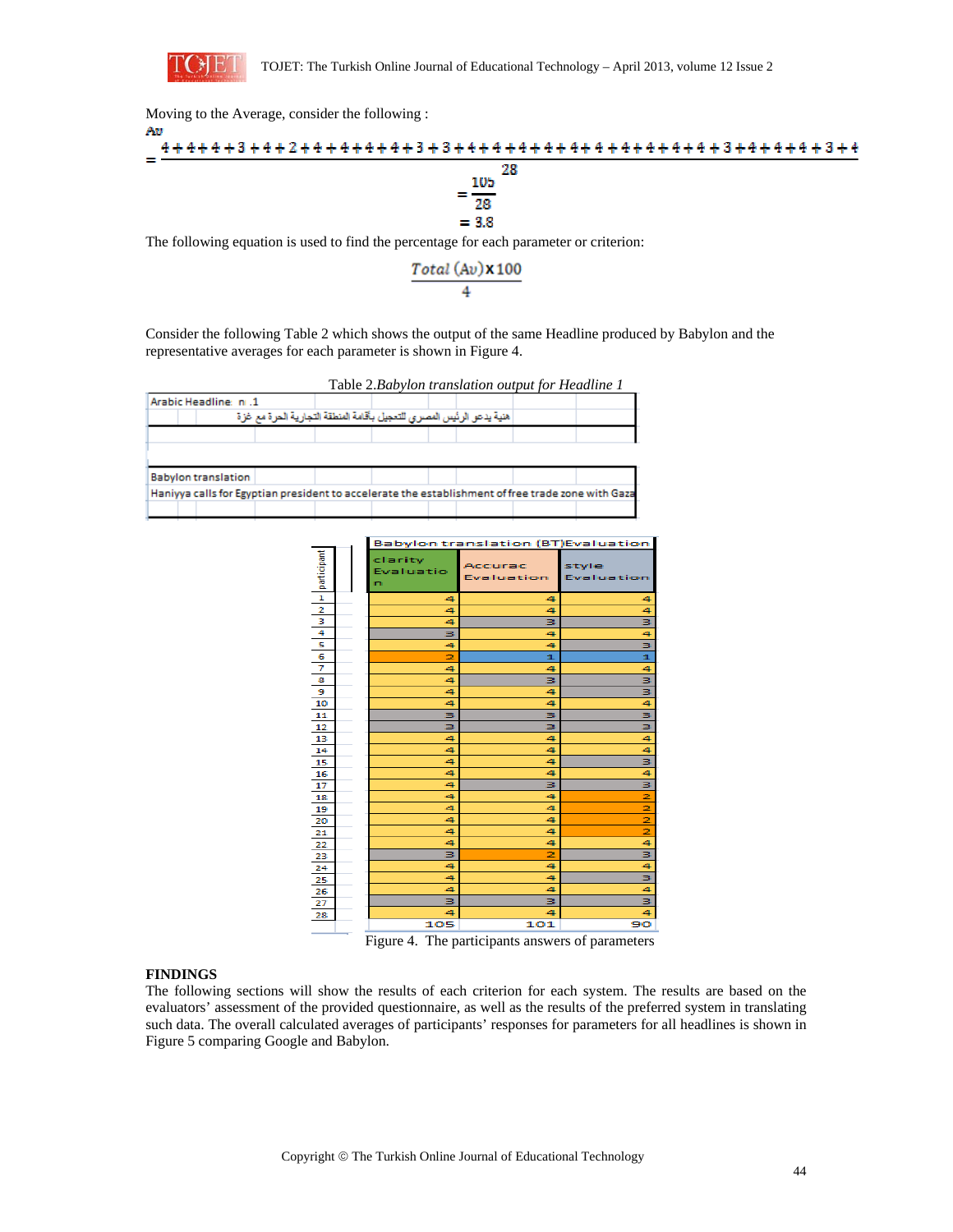

|          |           |           | Google translation (GT)Evaluati Babylon |            |            | translation (BT)Evaluation |  |
|----------|-----------|-----------|-----------------------------------------|------------|------------|----------------------------|--|
|          | clarity   | Accurac   | style                                   | average    | average    | style                      |  |
| Headline | Evaluatio | Evaluatio | Evaluatio                               | clarity    | Accurac    | Evaluatio                  |  |
| s nr.    | n.        | n.        | n.                                      | Evaluation | Evaluation | $\mathbf{r}$               |  |
| 1        | 3.7       | 3.7       | 3.3                                     | 3.8        | 3.6        | 3.2                        |  |
| 2        | 3.7       | 3.7       | 3.3                                     | 3.8        | 3.6        | 3.2 <sub>1</sub>           |  |
| з        | 3.7       | 3.7       | 3.3                                     | 3.8        | 3.6        | 3.2                        |  |
| 4        | 3.7       | 3.7       | 3.3                                     | 3.8        | 3.6        | 3.2                        |  |
| 5        | 3.7       | 3.7       | 3.3                                     | 3.8        | 3.6        | 3.2                        |  |
| 6        | 3.7       | 3.7       | 3.3                                     | 3.8        | 3.6        | 3.2                        |  |
| 7        | 3.7       | 3.7       | 3.3                                     | 3.8        | 3.6        | 3.2                        |  |
| 8        | 3.7       | 3.7       | 3.3                                     | 3.8        | 3.6        | 3.2                        |  |
| э        | 3.7       | 3.7       | 3.3                                     | 3.8        | 3.6        | 3.2                        |  |
| 10       | 3.7       | 3.7       | 3.3                                     | 3.8        | 3.6        | 3.2                        |  |
| 11       | 3.7       | 3.7       | 3.3                                     | 3.8        | 3.6        | 3.2                        |  |
| 12       | 3.7       | 3.7       | 3.3                                     | 3.8        | 3.6        | 3.2                        |  |
| 13       | 3.7       | 3.7       | 3.3                                     | 3.8        | 3.6        | 3.2                        |  |
| 14       | 3.7       | 3.7       | 3.3                                     | 3.8        | 3.6        | 3.2                        |  |
| 15       | 3.7       | 3.7       | 3.3                                     | 3.8        | 3.6        | 3.2                        |  |
| 16       | 3.7       | 3.7       | 3.3                                     | 3.8        | 3.6        | 3.2                        |  |
| 17       | 3.7       | 3.7       | 3.3                                     |            |            |                            |  |
|          |           |           |                                         | 3.8        | 3.6        | 3.2                        |  |
| 18       | 3.7       | 3.7       | 3.3                                     | 3.8        | 3.6        | 3.2                        |  |
| 19       | 3.7       | 3.7       | 3.3                                     | 3.8        | 3.6        | 3.2                        |  |
| 20       | 3.7       | 3.7       | 3.3                                     | 3.8        | 3.6        | 3.2                        |  |
| 21       | 3.7       | 3.7       | 3.3                                     | 3.8        | 3.6        | 3.2                        |  |
| 22       | 3.7       | 3.7       | 3.3                                     | 3.8        | 3.6        | 3.2                        |  |
| 23       | 3.7       | 3.7       | 3.3                                     | 3.8        | 3.6        | 3.2                        |  |
| 24       | 3.7       | 3.7       | 3.3                                     | 3.8        | 3.6        | 3.2                        |  |
| 25       | 3.7       | 3.7       | 3.3                                     | 3.8        | 3.6        | 3.2                        |  |
| 26       | 3.7       | 3.7       | 3.3                                     | 3.8        | 3.6        | 3.2                        |  |
| 27       | 3.7       | 3.7       | 3.3                                     | 3.8        | 3.6        | 3.2                        |  |
| 28       | 3.7       | 3.7       | 3.3                                     | 3.8        | 3.6        | 3.2                        |  |
| 29       | 3.7       | 3.7       | 3.3                                     | 3.8        | 3.6        | 3.2                        |  |
| 30       | 3.7       | 3.7       | 3.3                                     | 3.8        | 3.6        | 3.2                        |  |
| 31       | 3.7       | 3.7       | 3.3                                     | 3.8        | 3.6        | 3.2                        |  |
| 32       | 3.7       | 3.7       | 3.3                                     | 3.8        | 3.6        | 3.2                        |  |
| 33       | 3.7       | 3.7       | 3.3                                     | 3.8        | 3.6        | 3.2                        |  |
| 34       | 3.7       | 3.7       | 3.3                                     | 3.8        | 3.6        | 3.2                        |  |
| 35       | 3.7       | 3.7       | 3.3                                     | 3.8        | 3.6        | 3.2                        |  |
| 36       | 3.7       | 3.7       | 3.3                                     | 3.8        | 3.6        | 3.2                        |  |
| 37       | 3.7       | 3.7       | 3.3                                     | 3.8        | 3.6        | 3.2                        |  |
| 38       | 3.7       | 3.7       | 3.3                                     | 3.8        | 3.6        | 3.2                        |  |
| 39       | 3.7       | 3.7       | 3.3                                     | 3.8        | 3.6        | 3.2                        |  |
| 40       | 3.7       | 3.7       | 3.3                                     | 3.8        | 3.6        | 3.2                        |  |
| total    | 148.6     | 147.1     | 130.0                                   | 150.0      | 144.3      | 128.6                      |  |
|          |           |           |                                         |            |            |                            |  |
| average  | 3.7       | 3.7       | 3.3                                     | 3.8        | 3.6        | 3.2                        |  |

Figure 5. The calculated averages comparing Google and Babylon

# *Clarity:*

Based on Figure 5, *Clarity* was the first parameter in which the participants were asked to evaluate. There were only minimal differences between the clarity of the Google and Babylon translations for each of the forty (40) outputs of headlines. From Figure 6, it is obviously shown that both the two translators were graded with an average of 3.2 out of the highest value of 4. We can say that the evaluators assessed both the Google and Babylon outputs as being equally understandable. The score was closest to 3, which indicates that "Mostly understandable" was the answer to the question "*How easily can you understand the translation?"*. Accordingly, the evaluators' estimation for both Google and Babylon was 80% *clarity*.

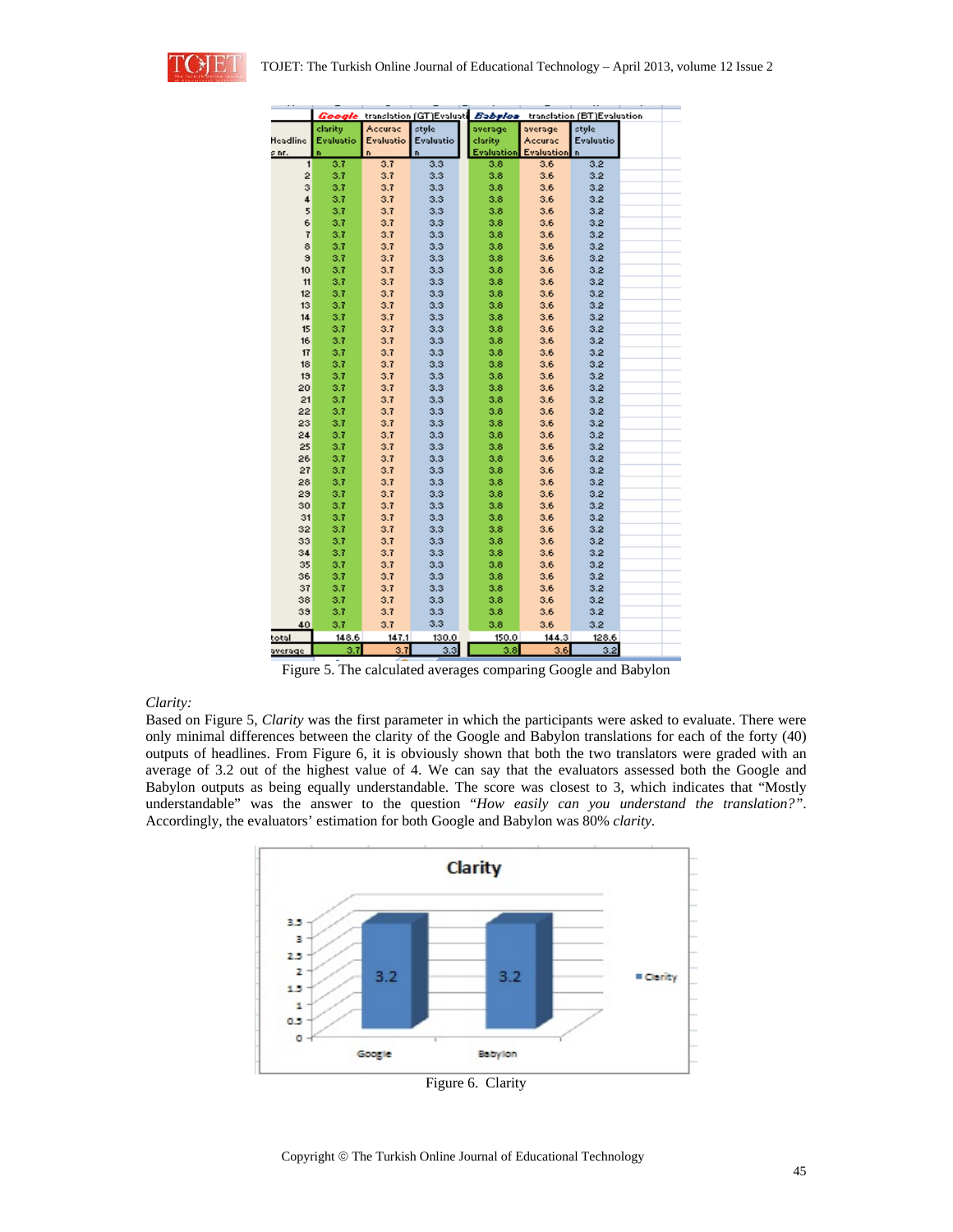

#### *Accuracy*

The second parameter to be marked by the evaluators was *accuracy*. Referring to Figure 7, overall, Google scored higher than Babylon in terms of *accuracy*. Out of the highest value of **4**, Google had an average score of **3.1**, whereas the combined average score of Babylon was **3.0**. The assessment of the criteria indicated that both Google and Babylon were closest to the score of **3,** which gave the evaluators' answer to the question, "*To what extent does the translation contain the 'same' information as the source text? "It was clear that these two* averages illustrated that there was a significant variation between Google and Babylon, as shown by the following rating: 77.5% for Google and 75% for Babylon. Accordingly, Google was highly regarded by the evaluators to be more accurate than Babylon, as can be seen in the following Figure:



Figure 7. Accuracy

*Style* 

The third parameter which the evaluators were asked to score was *style*. Babylon scored higher than Google, where the average for Babylon's average was 2.9 out of **4**, which represented the highest rating. Google's average meanwhile was **2.8**. Hence, the average of Google's style was considered as the lowest average out of the three criteria. It was apparently shown by accounting the percentage of each style average that the evaluators found that the style of the Babylon outputs was better than the style of the Google outputs. Thus, Google had 70% and Babylon had 72.5% of *style*. Concerning the criteria, the evaluation was based on answering the following question: "*Is the language used appropriate for a software product user manual? Does it sound natural and idiomatic?*" The answer revealed that Babylon somehow produced a more acceptable *style* in its outputs than the *style* of the Google outputs, as shown in the following Figure 8.



Last but not least, the evaluators were asked to give their preferred system for translation. Interestingly, the results showed that 16 out of the 28 chose to use Babylon while the remaining 12 preferred Google. The following Figure 9 illustrates the percentage obtained by each system. 43% chose Google, while 57% preferred Babylon. . Consider the following Figure: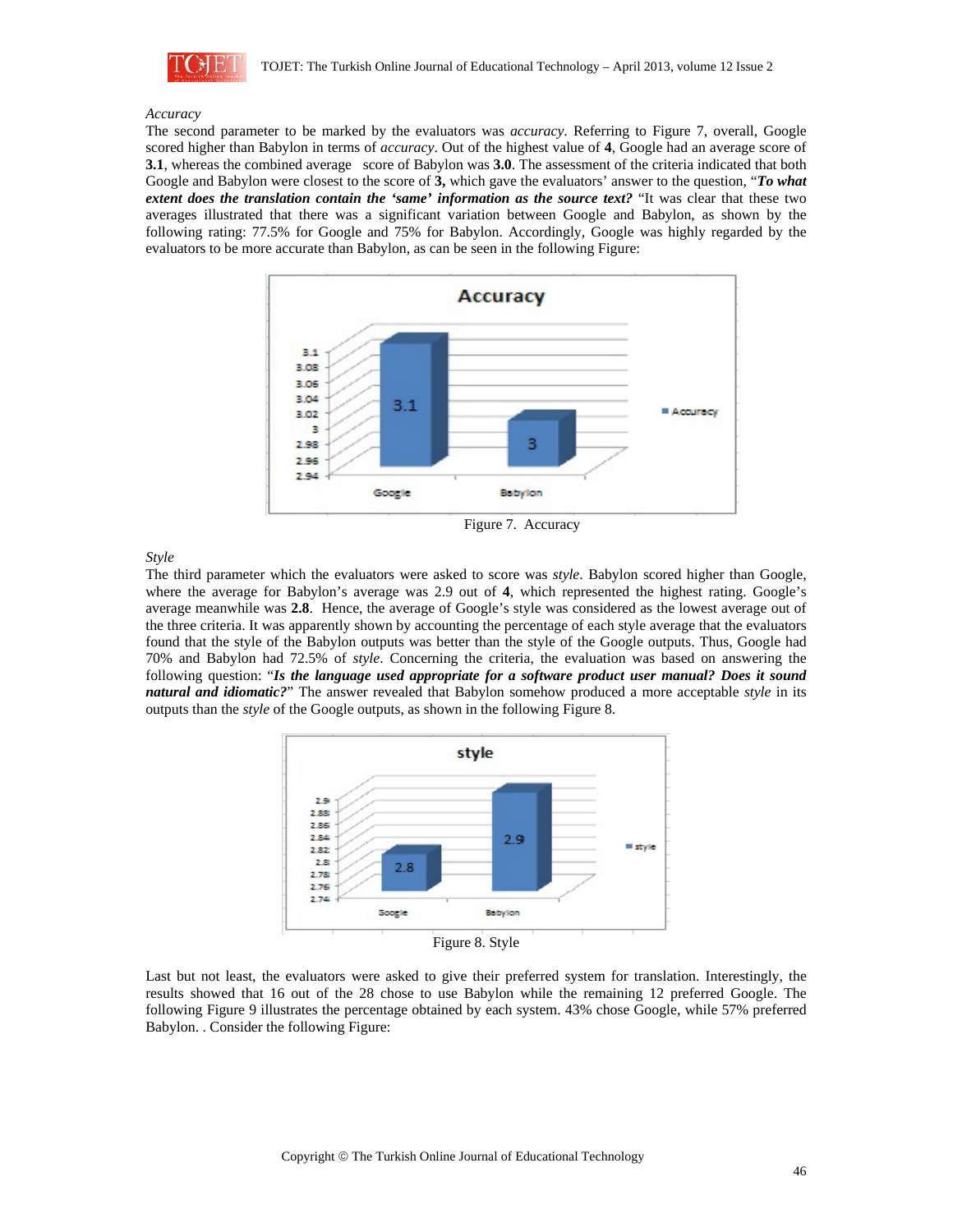



Figure 9. The participants preferred system

To illustrate the percentage of their choice, see the following Figure 10.



Figure 10. The prefered system

Finally, the evaluators' assessment indicated that the selected machine translators had *clarity*, *accuracy*, and *style* but each had different values. They also revealed that the majority of the evaluators preferred to use the outputs from Babylon rather than from Google.

For the third objective, the results showed that the evaluators' estimation was different for each system according to the provided criteria which they had to examine. Both systems had the same degree of value only in the criterion of clarity, whereas each system scored different values for the other two criteria of accuracy and style. For accuracy, Google got a higher value than the Babylon system. However, Babylon got a higher score in terms of style. The following Figure 11 shows the average values of the systems: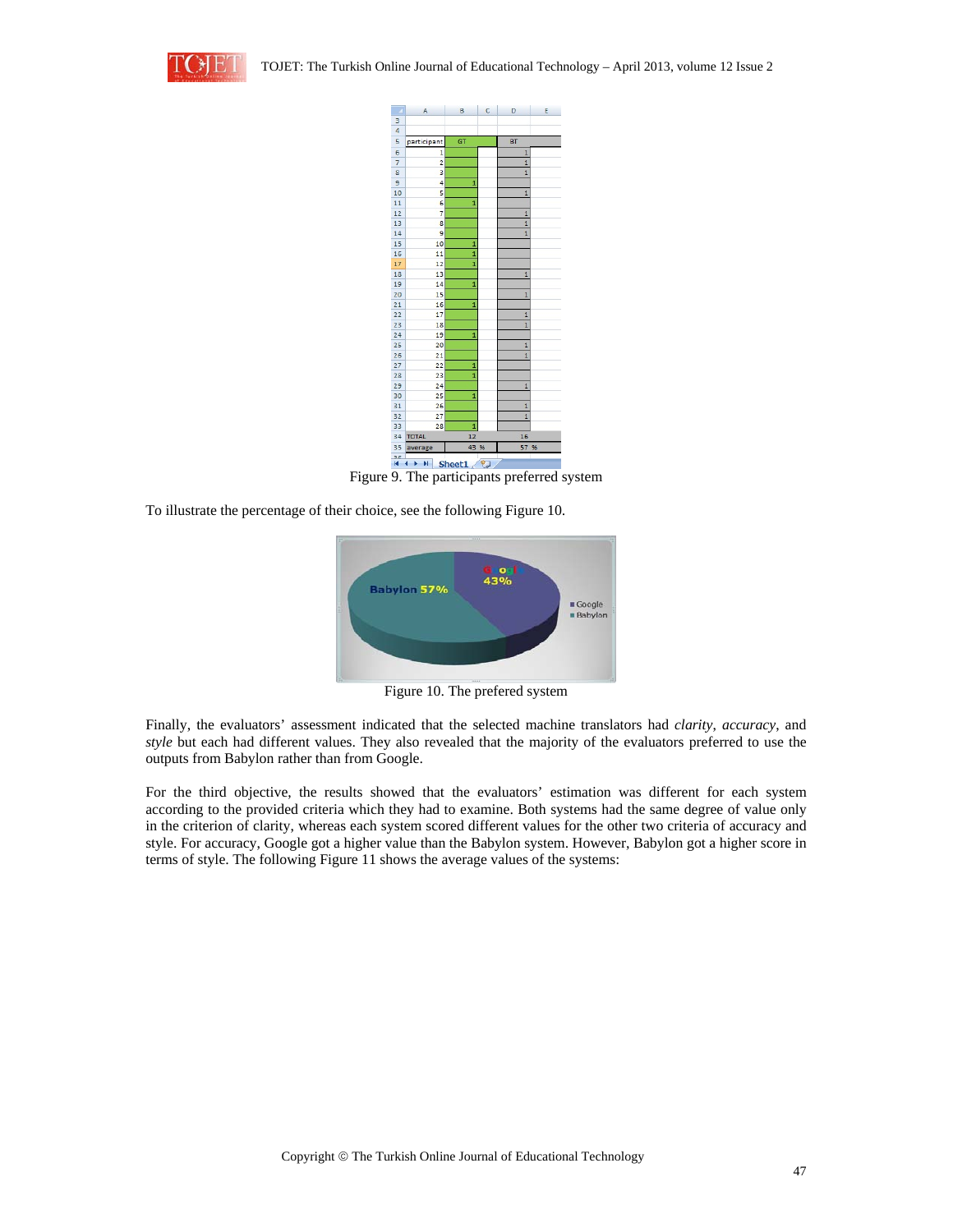



Figure 11. The averages of each system

In the above Figure 11, the score for the Google and Babylon systems was 3.2 in terms of clarity, while Google got an average of 3.1 and Babylon got an average of 3.0 in terms of accuracy. However, Babylon got a 2.9 average for style, which is higher than Google's average of 2.8. The following Figure (2.8) shows the percentage of each system with regard to these averages.

The results of the assigned questionnaire show that the evaluators preferred to use Babylon than Google. The former scored 57% of evaluators' preference, while 43% preferred that the latter be used in translating such data. The results also demonstrate that both translators, Google and Babylon, had the same score of 80%forClarity, in contrast to the second parameter, 'Accuracy,' for which Google scored a higher value than Babylon. The former scored 77.5%, whereas the latter scored 75% . However, Babylon had a higher value of 72.5% for Style, in contrast to Google's score of only 70%. In this case, Babylon focused on 'Style' more than Google from the evaluators' point of view.

# **IMPLICATIONS AND CONCLUSIONS**

Online MT can be used for the purpose of learning from school to tertiary level because it has the characteristics of educational technologies that can help students, especially for students who want to pursue a foreign language. MT is commonly used to understand a second language text and express their ideas. MT has been shown to accelerate the translation work and very time saving. MT use in translation actually shortens some steps as used in the human translation. One no longer need to search for words, flipping page after page which is certainly time consuming then write back. Instead, the software can easily translate the content and quality translation results with word choices. In the era of globalization, the dominance of such information is a value added for individuals and the organization. Information can be obtained from a variety of languages throughout the world. With the availability of MT, such information can be obtained easily and cost effective without high investment. On the other hand, if a translation done by a professional translator, translation based on a per page basis would certainly be very costly and compared to the use of MT which involves a very minimal cost.

Confidentiality is also one of the characteristics found in the nature of MT-aided translation. MT usage ensures information translated is protected whereas; the submission of documents which holds sensitive information may risk leakage if given to a human translator. The software in MT has been designed for use in universal fields. MT is very suitable for use in science, literature, language and linguistics, and others whereas; human translation only covers specific areas of expertise.

Undoubtedly, MT has many benefits that can help students transfer information into preferred language. It is necessary for them to be more cautious when doing translation work since there are areas that cannot be translated as cultural aspects associated with the accuracy of meaning which cannot be produced by machine translation consistently. One can only obtain information in the form or essence of the draft document and it is not necessarily fully accurate. This is because MT is only capable of conducting literal translation of the words without understanding the actual information in context that may need to be corrected manually later. Another flip side of MT is that it cannot handle ambiguities that exist because it was created under the laws of systematic and formal rules of the language and certainly could not translate words based on experience, emotions, values, and mental outlook compared to human translation. However, online machine translation systems are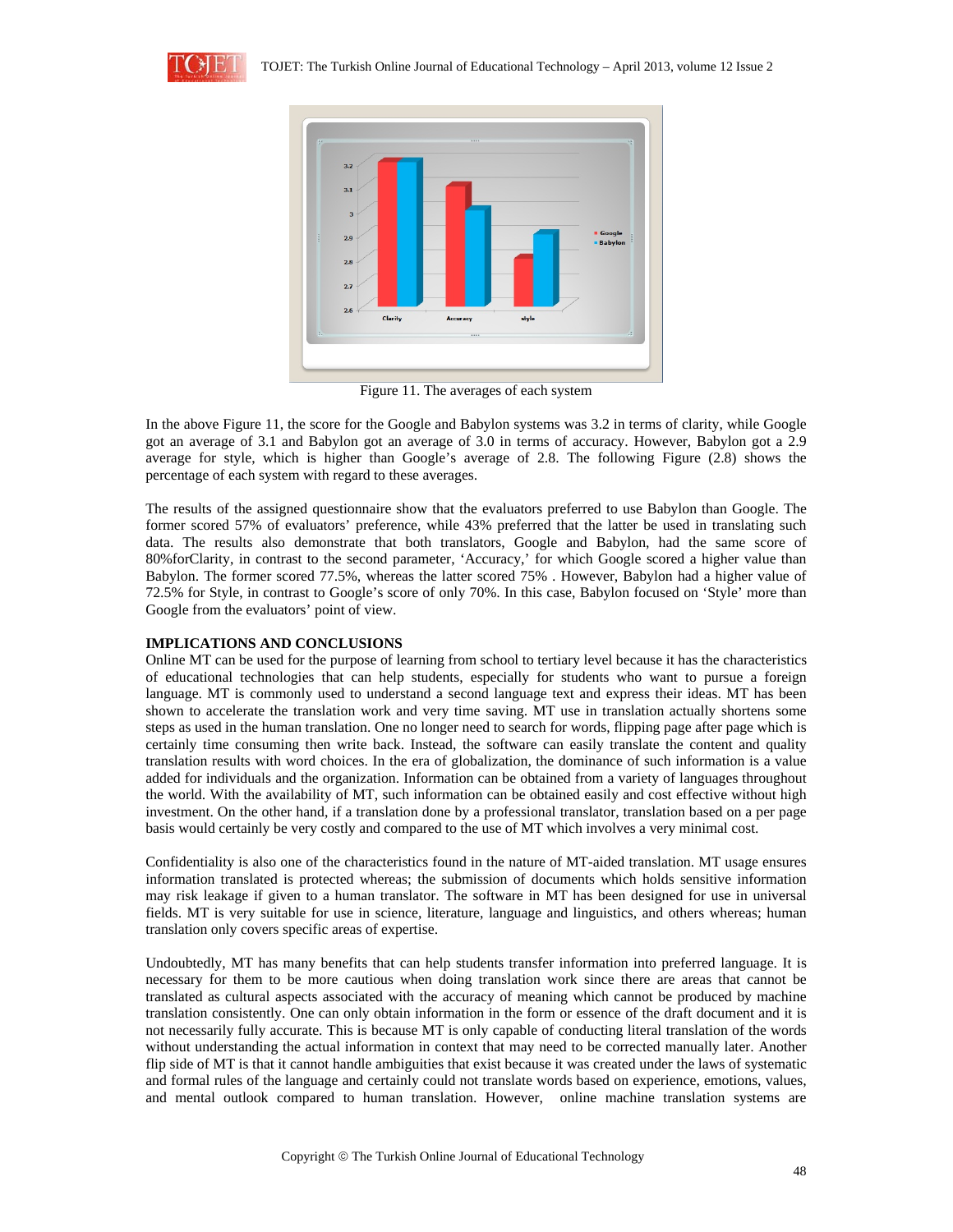

continuously undergoing development, and the outputs might be improved in the near future to help students' learning more effectively.

#### **REFERENCES**

- Alsalman, S. (2004).The Effectiveness of Machine Translation. In IJAIS, International Journal of Arabic-English Studies, 5, pp.145-160
- Abraham, I., Salim, R.(2005). A Maximum Entropy Word Aligner for Arabic-English Machine Translation. Proceedings of Human Language Technology Conference and Conference on Empirical Methods in Natural Language Processing (HLT/EMNLP), pp. 89–96, Vancouver.
- ALPAC (1966). Languages and machines: computers in translation and linguistics. A report by the Automatic Language Processing Advisory Committee, Division of Behavioral Sciences, National Academy of Sciences, National Research Council. Washington, D.C.: National Academy of Sciences, National Research Council, 1966. (Publication 1416.)
- Chalabi,A. (2001). Sakhr Web-based Arabic/English MT Engine. <www.elsnet.org/arabic2001/chalabi.pdf> [10 August 2010].
- Chafia, M., Ali, Mili.(1995). Machine Translation from Arabic to English and French Infomation Sciences.E.lsevier Science Inc. 655 Avenue of the Americas, New York, NY 10010, 3(2):91-109.
- Cyrus L. (2009). Old Concepts, New Ideas: Approaches to Translation Shifts.University of Münster.
- Doyon, J., Taylor, K. B., and White, J. S. (1998)."The DARPA Machine Translation Evaluation Methodology: Past and Present." Philadelphia: AMTA98.
- Farghaly, A., Senellart, J. (2003). Intuitive Coding of the Arabic Lexicon. A paper read at The MT Summit IX Workshop: Machine translation for semitic languages, New Orleans, USA.
- Flanagan, M. (1994).Error Classification for MT Evaluation. In Technology Partnerships for Crossing the Language Barrier: Proceedings of the First Conference of the Association for Machine Translation in the Americas, Columbia, MD.
- Groves, D., Way, A. (2006). Hybrid data-driven models of machine translation. Springer Science & Business Media B.V. Volume 19 PP 301-323.
- Harris,Z.(1941). Linguistic Structure of Hebrew.Journal of the American Oriental Society.
- Hutchins, W.J. (1986). Machine Translation.Past, Present, Future. West Sussex, England: Ellis Horwood Limited.
- Hutchins, J. and Somers, H. (1992).An Introduction to Machine Translation. London: Academic Press Limited

Hovy , Eduard H.,Margaret King and Andrei Popescu-Belis. (2002), 'Computer-Aided Specification of QualityModelsforMT Evaluation', in LREC 2002: Third International Conference on LanguageResources and Evaluation, Las Palmas de Gran Canaria, Spain, pp. 1239–1246.

- Hovy, Eduard H.,Margaret King and Andrei Popescu-Belis: (2002), 'Principles of Context –Based Machine Translation '.Machine translation 17: 43-75,2002.© 2003 Kluwer Academic Publishers. Printed in the Netherlands.
- Iarovici, E. and Amel, R. (1989).The Strategy of the Headline.Semiotica. 77(4): 441- 459.
- Izwaini, S. (2006). Problems of Arabic Machine Translation: Evaluation of Three Systems. Proceedings of the International Conference at the British Computer Society (BSC), London.
- Marcu, D. (2001). Towards a unified approach to memory- and statistical-based machine translation. In: Association for Computational Linguistics: 39th annual meeting and 10th conference of the European chapter, Toulouse, France, pp. 378–385.
- McCarthy, J.(1981).A Prosodic Theory of Non concatenative Morphology. Linguistic Inquiry. Eport.
- Och, F. J. (2006). The Alignment Template Approach to Statistical Machine Translation. MIT Press Journals, 30(4), 417-449.
- Papineni, K., Salim, R., Todd, W., Wei-Jing, Z.(2002). Bleu: a method for automatic evaluation of machine translation. Proceedings of the 40th annual meeting on association for computational linguistics,pages 311–318.
- Quirk, R., et al. (1985) .A Comprehensive Grammar of the English Language.Longman . London and New York . © Longman Group Limited 1985.
- Richardson, S., Dolan, W., Menezes, A., Pinkham, J. (2001).Achieving commercial- quality translation with example-based methods. In Proceedings of MT Summit VIII, Santiago De Compostela, Spain.
- Ryding, Karin C. (2005). A Reference Grammar of Modern Standard Arabic.
- Salem, Y., Arnold, H., Brian, N.(2008). Implementing Arabicto- English Machine Translation using the Role and Reference Grammar Linguistic Model, in Proceedings of the Eighth Annual International Conference on
- Information Technology and Telecommunication (ITT 2008), Galway, Ireland.(Runner-up for Best Paper Award).
- Schiaffino R. &Zearo F. (2005). 46th ATA Conference, Seattle. Aliquantum and L10NBRIDGE.